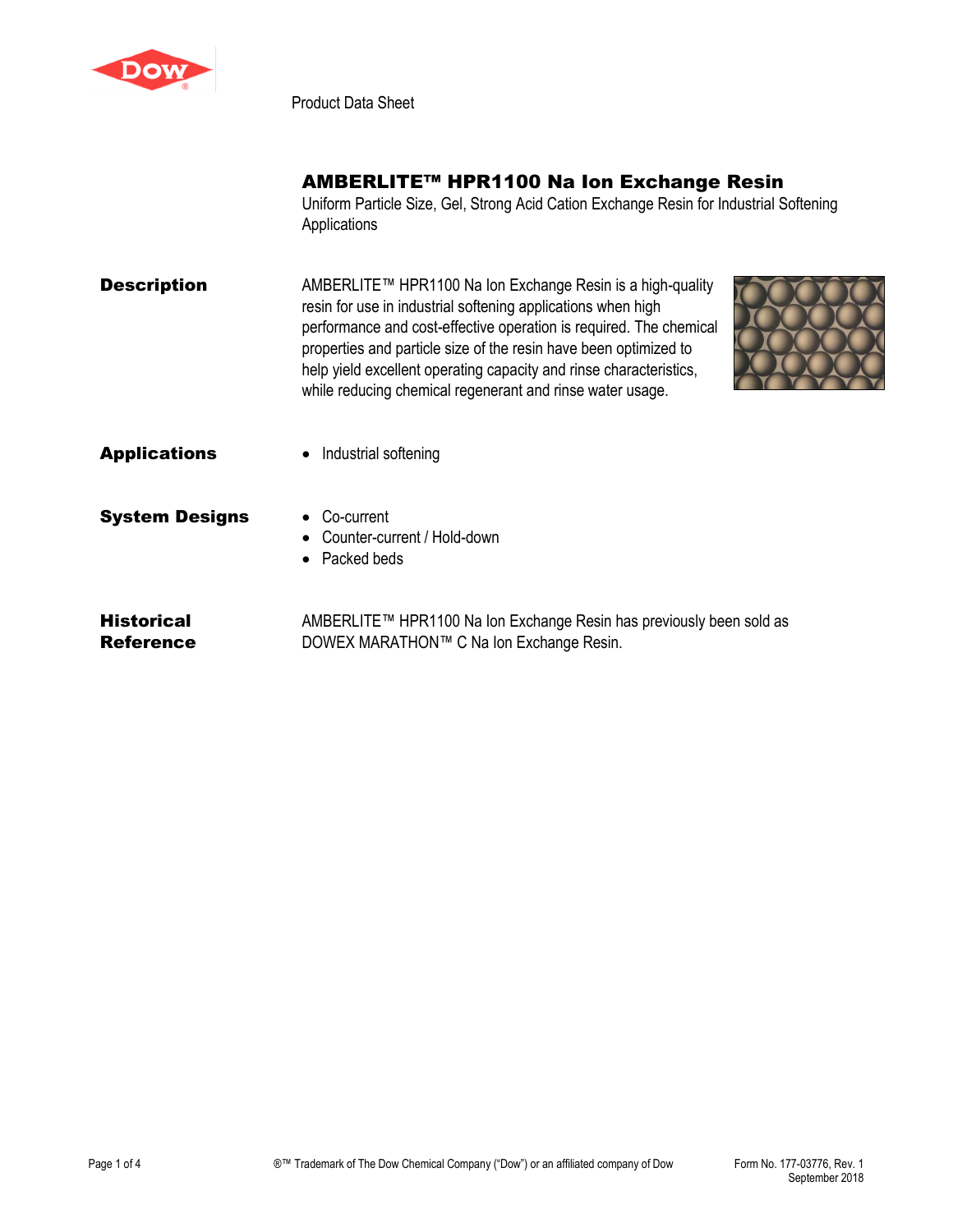## Typical Physical and Chemical Properties\*\*

| <b>Physical Properties</b>      |                                        |  |
|---------------------------------|----------------------------------------|--|
| Copolymer                       | Styrene-divinylbenzene                 |  |
| Matrix                          | Gel                                    |  |
| Type                            | Strong acid cation                     |  |
| <b>Functional Group</b>         | Sulfonic acid                          |  |
| Physical Form                   | Amber, translucent, spherical beads    |  |
| <b>Chemical Properties</b>      |                                        |  |
| Ionic Form as Shipped           | Na <sup>+</sup>                        |  |
| <b>Total Exchange Capacity</b>  | $\geq$ 2.0 eq/L (Na <sup>+</sup> form) |  |
| <b>Water Retention Capacity</b> | 42.0 - 48.0% (Na+ form)                |  |
| <b>Particle Size</b>            |                                        |  |
| Particle Diameter §             | $585 \pm 50 \mu m$                     |  |
| Uniformity Coefficient          | $\leq 1.10$                            |  |
| $<$ 300 $\mu$ m                 | $\leq 0.5\%$                           |  |
| $>850 \mu m$                    | $\leq 5.0\%$                           |  |
| <b>Stability</b>                |                                        |  |
| Whole Uncracked Beads           | $\geq 95\%$                            |  |
| Swelling                        | $Ca^{2+} \rightarrow Na^{+}$ : 5%      |  |
|                                 | $Na^+ \rightarrow H^+$ : 8%            |  |
| <b>Density</b>                  |                                        |  |
| <b>Particle Density</b>         | 1.29 g/mL                              |  |
| Shipping Weight                 | 850 g/L                                |  |

§ For additional particle size information, please refer to th[e Particle Size Distribution Cross Reference Chart](http://www.dow.com/webapps/include/GetDoc.aspx?filepath=liquidseps/pdfs/noreg/177-01775.pdf) (Form No. 177-01775).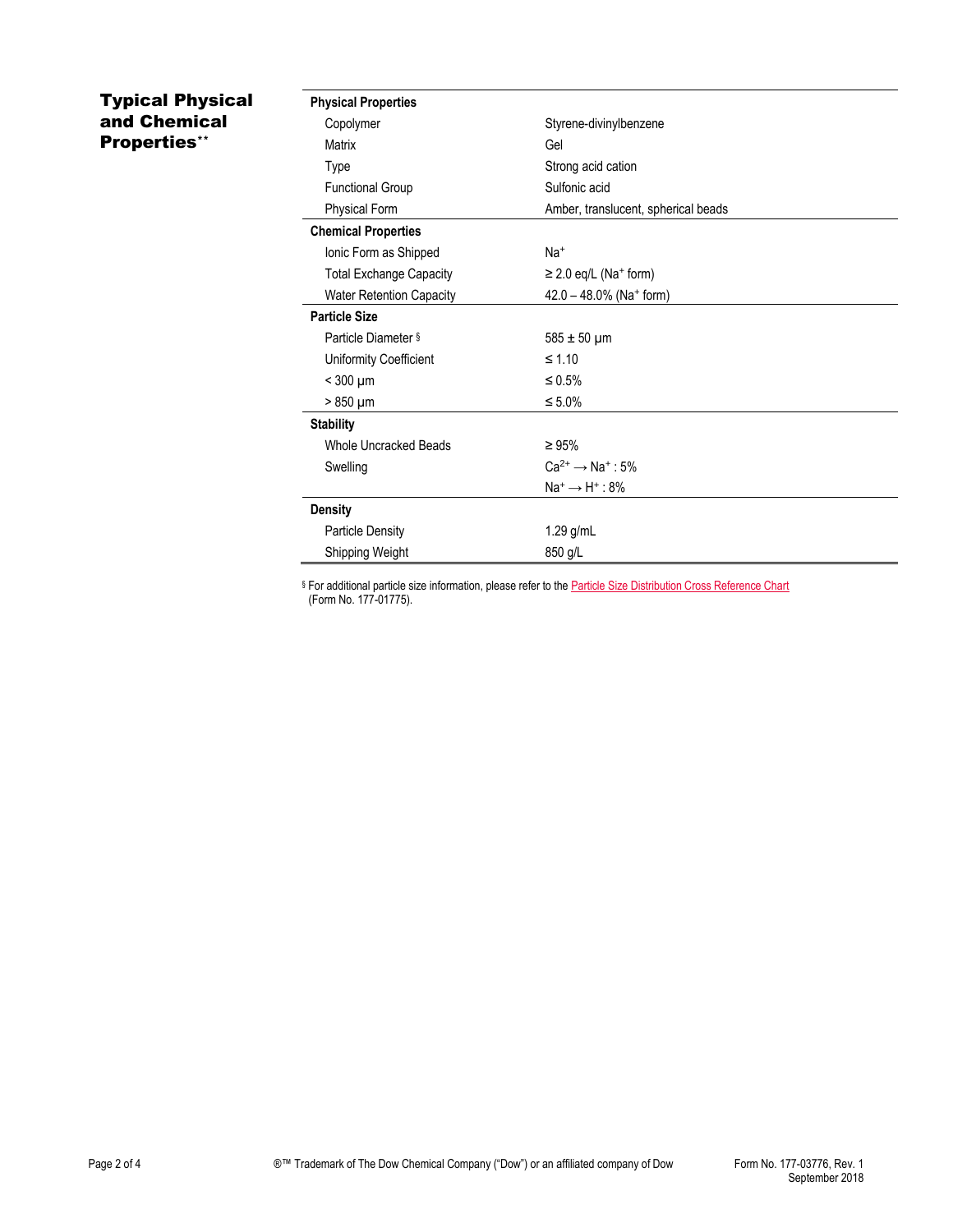| <b>Suggested</b>                           | Temperature Range (Na+ form)                                                                                                                                                                                                                                                                                                                                                   | $5 - 150^{\circ}$ C (41 - 302°F)                                                                                                                                         |  |
|--------------------------------------------|--------------------------------------------------------------------------------------------------------------------------------------------------------------------------------------------------------------------------------------------------------------------------------------------------------------------------------------------------------------------------------|--------------------------------------------------------------------------------------------------------------------------------------------------------------------------|--|
| <b>Operating</b>                           | pH Range                                                                                                                                                                                                                                                                                                                                                                       |                                                                                                                                                                          |  |
| <b>Conditions**</b>                        | Service Cycle                                                                                                                                                                                                                                                                                                                                                                  | $1 - 14$                                                                                                                                                                 |  |
|                                            | Stable                                                                                                                                                                                                                                                                                                                                                                         | $0 - 14$                                                                                                                                                                 |  |
|                                            | treatment, please refer to our Tech Fact.                                                                                                                                                                                                                                                                                                                                      | For additional information regarding recommended minimum bed depth, operating<br>conditions, and regeneration conditions for separate beds (Form No. 177-03729) in water |  |
| <b>Hydraulic</b><br><b>Characteristics</b> | Estimated bed expansion of AMBERLITE™ HPR1100 Na Ion Exchange Resin as a function<br>of backwash flowrate and temperature is shown in Figure 1.<br>Estimated pressure drop for AMBERLITE HPR1100 Na as a function of service flowrate and<br>temperature is shown in Figure 2. These pressure drop expectations are valid at the start of<br>the service run with clean water. |                                                                                                                                                                          |  |
|                                            | <b>Figure 1: Backwash Expansion</b>                                                                                                                                                                                                                                                                                                                                            | <b>Figure 2: Pressure Drop</b>                                                                                                                                           |  |
|                                            | Temperature = $10 - 60^{\circ}$ C (50 - 140°F)                                                                                                                                                                                                                                                                                                                                 | Temperature = $10 - 60^{\circ}$ C (50 - 140°F)                                                                                                                           |  |
|                                            | gpm/ft <sup>2</sup>                                                                                                                                                                                                                                                                                                                                                            | $gpm/ft^2$                                                                                                                                                               |  |
|                                            | $\overline{2}$<br>$\Omega$<br>4<br>8<br>$\frac{10^{6}C}{4}$ <sup>10</sup><br>6<br>100                                                                                                                                                                                                                                                                                          | 12<br>16<br>20<br>24<br>$\mathbf{R}$<br>12<br>$20^{\circ}$ C<br>1.5                                                                                                      |  |
|                                            |                                                                                                                                                                                                                                                                                                                                                                                | 6.0<br>30°C                                                                                                                                                              |  |
|                                            | 80                                                                                                                                                                                                                                                                                                                                                                             | 5.0<br>40°C                                                                                                                                                              |  |
|                                            | 60                                                                                                                                                                                                                                                                                                                                                                             | 1.0<br>$^{10^{\circ}C}_{4.0}$<br>50°C                                                                                                                                    |  |
|                                            | % Bed Expansion                                                                                                                                                                                                                                                                                                                                                                | Pressure Drop<br>bar/m<br>psi/ft<br>60°C<br>$20^{\circ}C$ <sub>3.0</sub><br>30°C                                                                                         |  |
|                                            | 40                                                                                                                                                                                                                                                                                                                                                                             | 0.5<br>2.0                                                                                                                                                               |  |

20

 $\mathsf{o}$ 

 $\mathbf 0$ 

 $\overline{\mathbf{5}}$ 

 $10$ 

 $1.0\,$ 

 $_{0.0}$ 

50 60

40

m/h<br>Flowrate

 $_{0.0}$ 

 $\mathsf{o}$  $10\,$ 20  $30$ 

15<br>m/h<br>Flowrate

 $20\,$ 

25

30